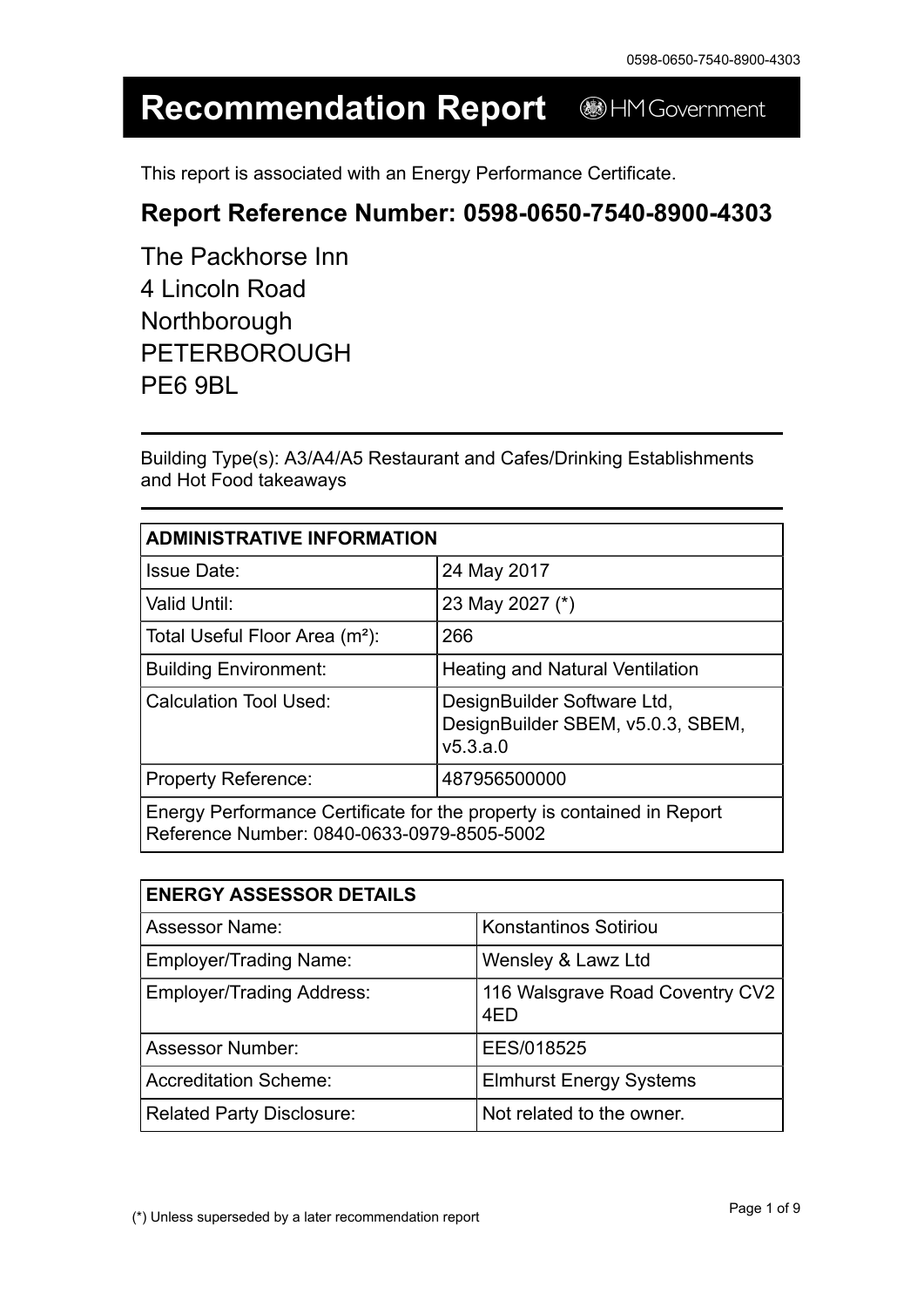# **Table of Contents**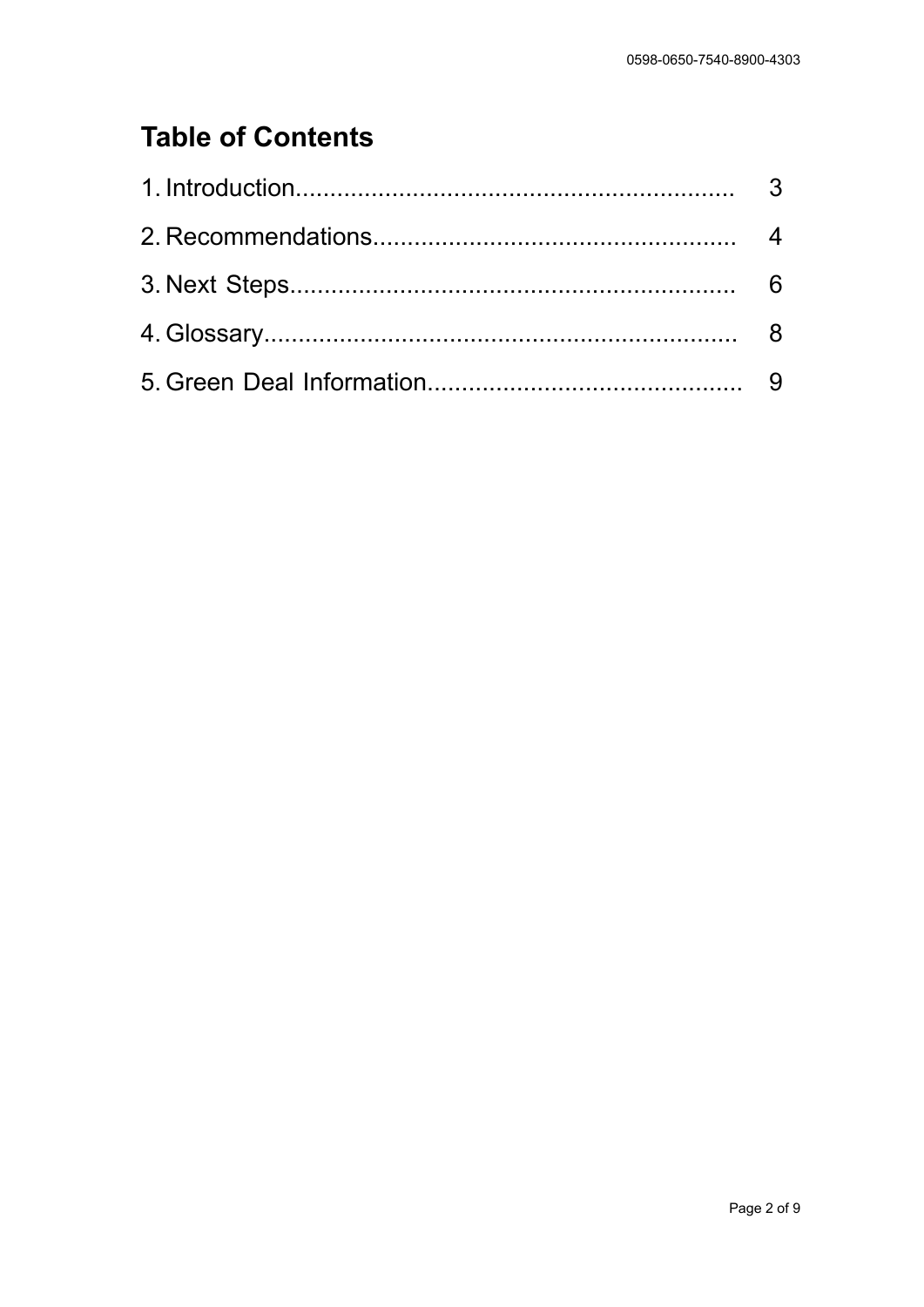### **1. Introduction**

This is a Recommendation Report as defined in the Energy Performance of Buildings (England and Wales) Regulations 2012 as amended which implements the requirements of the Energy Performance of Building Directive 2010/31/EU. This Recommendation Report accompanies the relevant Non Domestic Energy Performance Certificate.

This Recommendation Report was developed based on an inspection of the building. This Recommendation Report was produced in line with the Government's approved methodology.

In accordance with Government's current guidance, the Energy Assessor is required to use plans or undertake a building inspection in order to gather information to produce this Recommendation Report.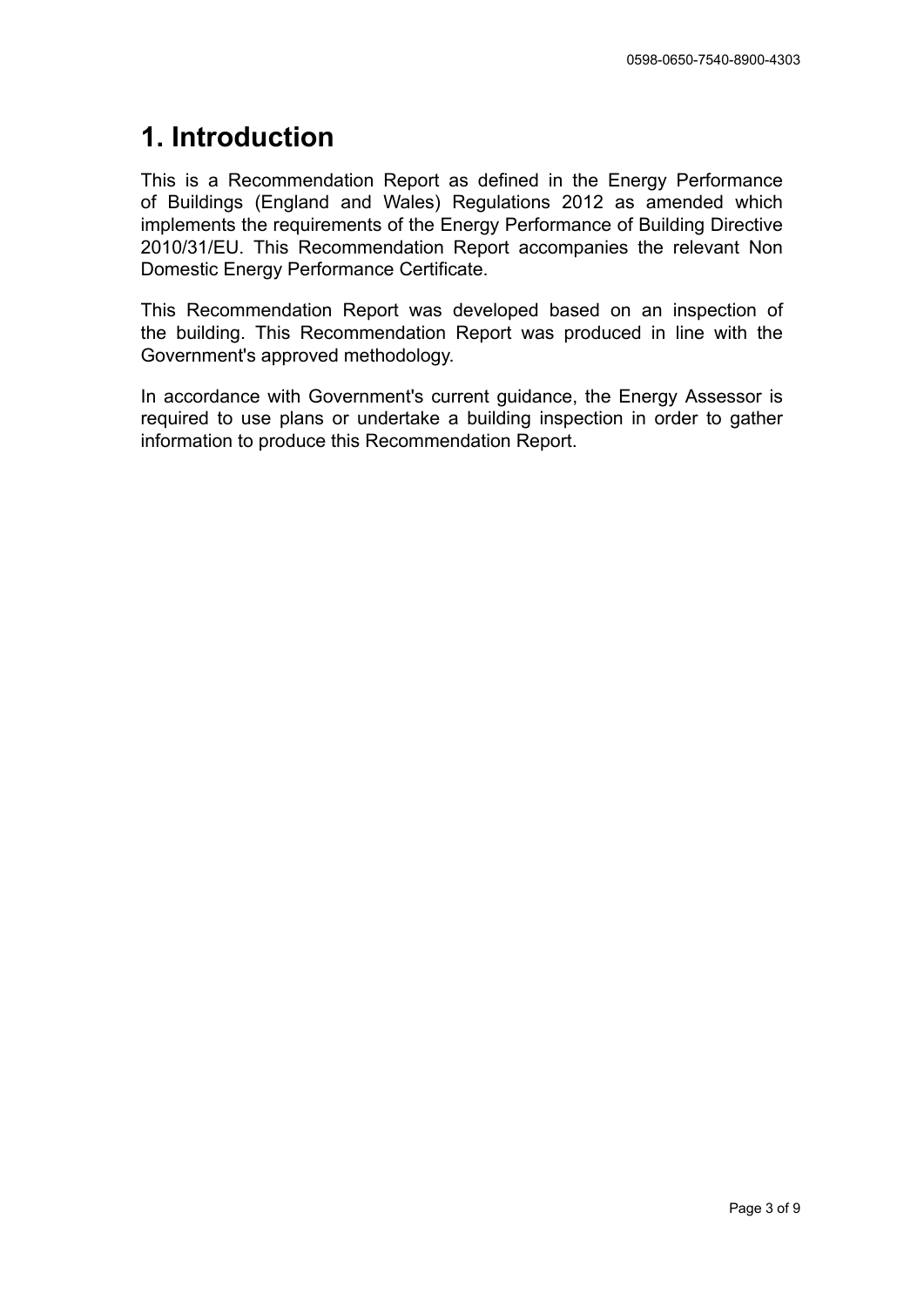### **2. Recommendations**

The following sections list recommendations selected by the energy assessor for the improvement of the energy performance of the building. The recommendations are listed under four headings: short payback, medium payback, long payback, and other measures.

#### *a) Recommendations with a short payback*

This section lists recommendations with a payback of less than 3 years:

| <b>Recommendation</b>                                                                                 | <b>Potential</b><br>impact |
|-------------------------------------------------------------------------------------------------------|----------------------------|
| Replace tungsten GLS lamps with CFLs: Payback period<br>dependent on hours of use.                    | LOW                        |
| Consider replacing T8 lamps with retrofit T5 conversion kit.                                          | <b>MEDIUM</b>              |
| Introduce HF (high frequency) ballasts for fluorescent<br>tubes: Reduced number of fittings required. | LOW                        |
| Some windows have high U-values - consider installing<br>secondary glazing.                           | <b>MEDIUM</b>              |
| Some loft spaces are poorly insulated - install/improve<br>insulation.                                | <b>MEDIUM</b>              |
| Add local time control to heating system.                                                             | I OW                       |

#### *b) Recommendations with a medium payback*

This section lists recommendations with a payback of between 3 and 7 years:

| <b>Recommendation</b>                                                                                     | <b>Potential</b><br>impact |
|-----------------------------------------------------------------------------------------------------------|----------------------------|
| Carry out a pressure test, identify and treat identified air<br>leakage. Enter result in EPC calculation. | <b>MEDIUM</b>              |
| Some glazing is poorly insulated. Replace/improve glazing<br>and/or frames.                               | <b>MEDIUM</b>              |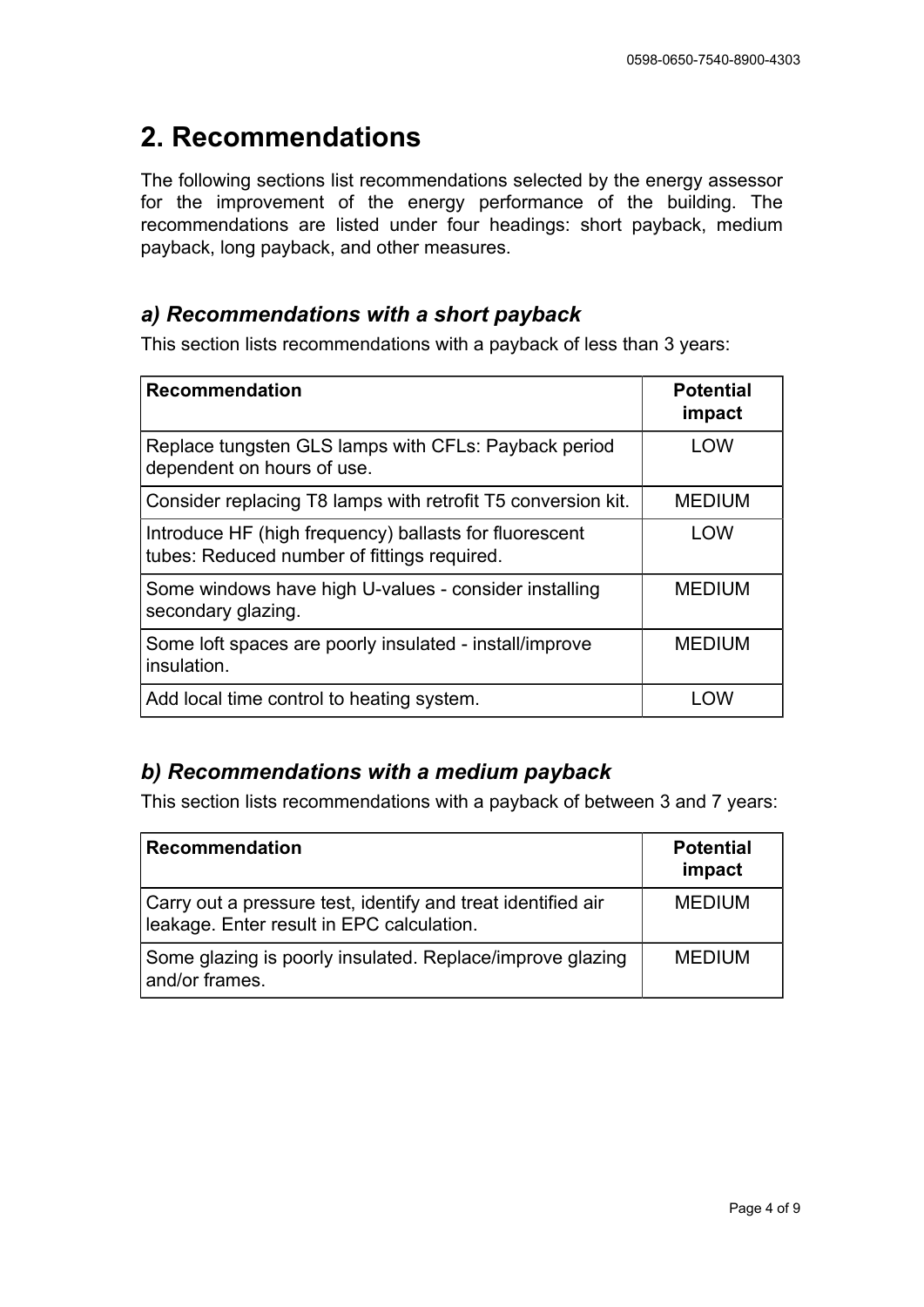#### *c) Recommendations with a long payback*

This section lists recommendations with a payback of more than 7 years:

| Recommendation                                                      | <b>Potential</b><br>impact |
|---------------------------------------------------------------------|----------------------------|
| Roof is poorly insulated. Install or improve insulation of<br>roof. | <b>MEDIUM</b>              |

#### *d) Other Recommendations*

This section lists other recommendations selected by the energy assessor, based on an energy performance assessment of the building. It may take into account other reliable relevant evidence that has been provided by the building owner or occupier.

No recommendations are defined by the energy assessor.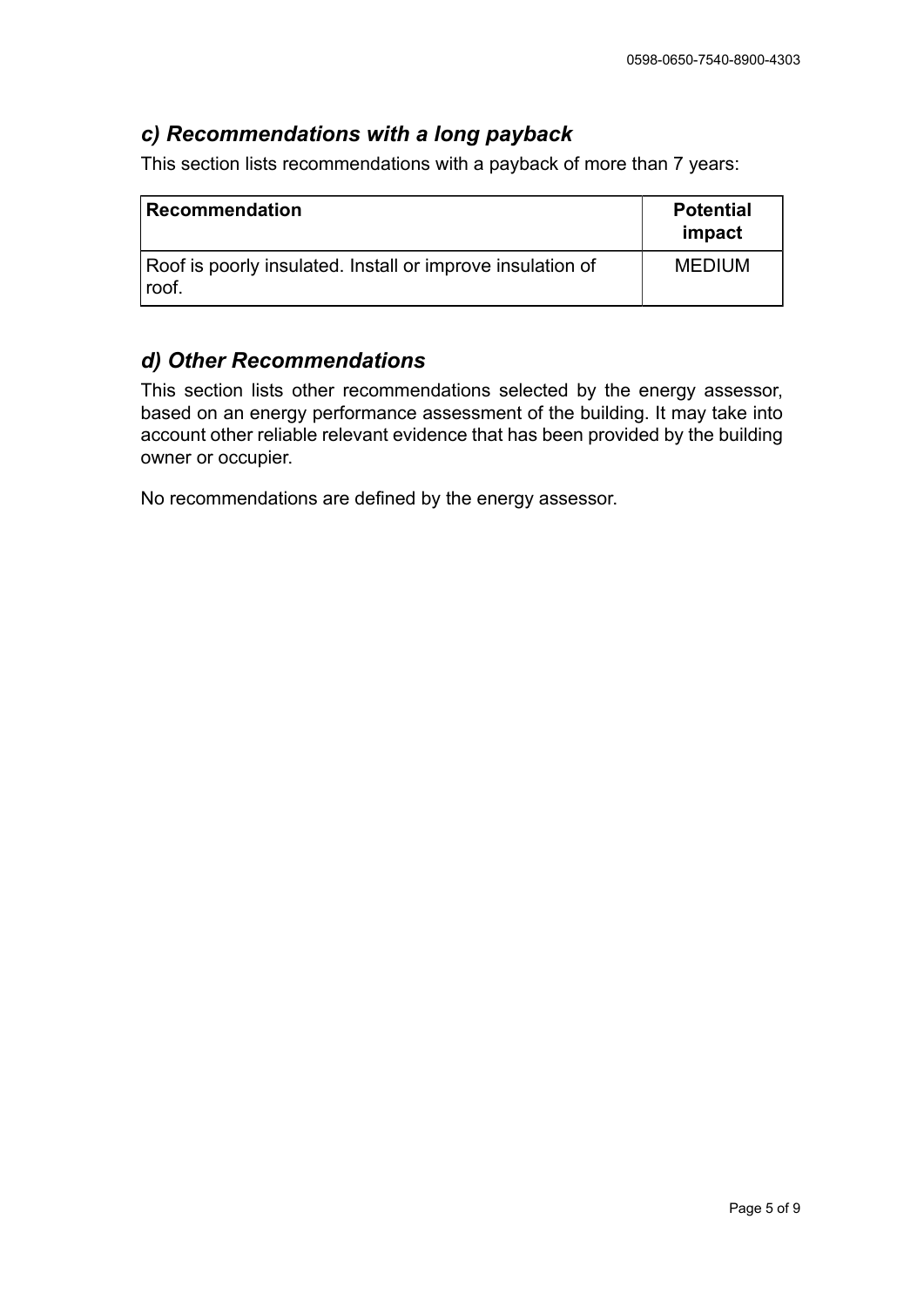### **3. Next Steps**

#### *a) Your Recommendation Report*

As the building occupier, it is a regulatory requirement that an Energy Performance Certificate must include a Recommendation Report unless there is no reasonable potential for energy performance improvements compared to the energy performance requirements in force.

You must be able to produce a copy of this Recommendation Report within seven days if required by an Enforcement Authority.

This Recommendation Report has also been lodged on the Government's central register. Access to the report, to the data used to compile the report, and to previous similar documents relating to the same building can be obtained through the Non-Domestic Register (www.ndepcregister.com) using the report reference number of this document.

#### *b) Implementing recommendations*

The recommendations are provided as an indication of opportunities that appear to exist to improve the building's energy efficiency.

The calculation tool has automatically generated a set of recommendations. The Energy Assessor, in the light of the energy assessment of the building, the building fabric and services, the operation of plant and equipment within the curtilage of the building, the general management of the building and its use, and other relevant reliable evidence, may remove some of the recommendations. He / She may insert additional recommendations in section 3d (Other Recommendations).

These recommendations do not include matters relating to operation and maintenance which cannot be identified from the calculation procedure.

#### *c) Legal disclaimer*

The advice provided in this Recommendation Report is intended to be for information only. Recipients of this Recommendation Report are advised to seek further detailed professional advice before reaching any decision on how to improve the energy performance of the building.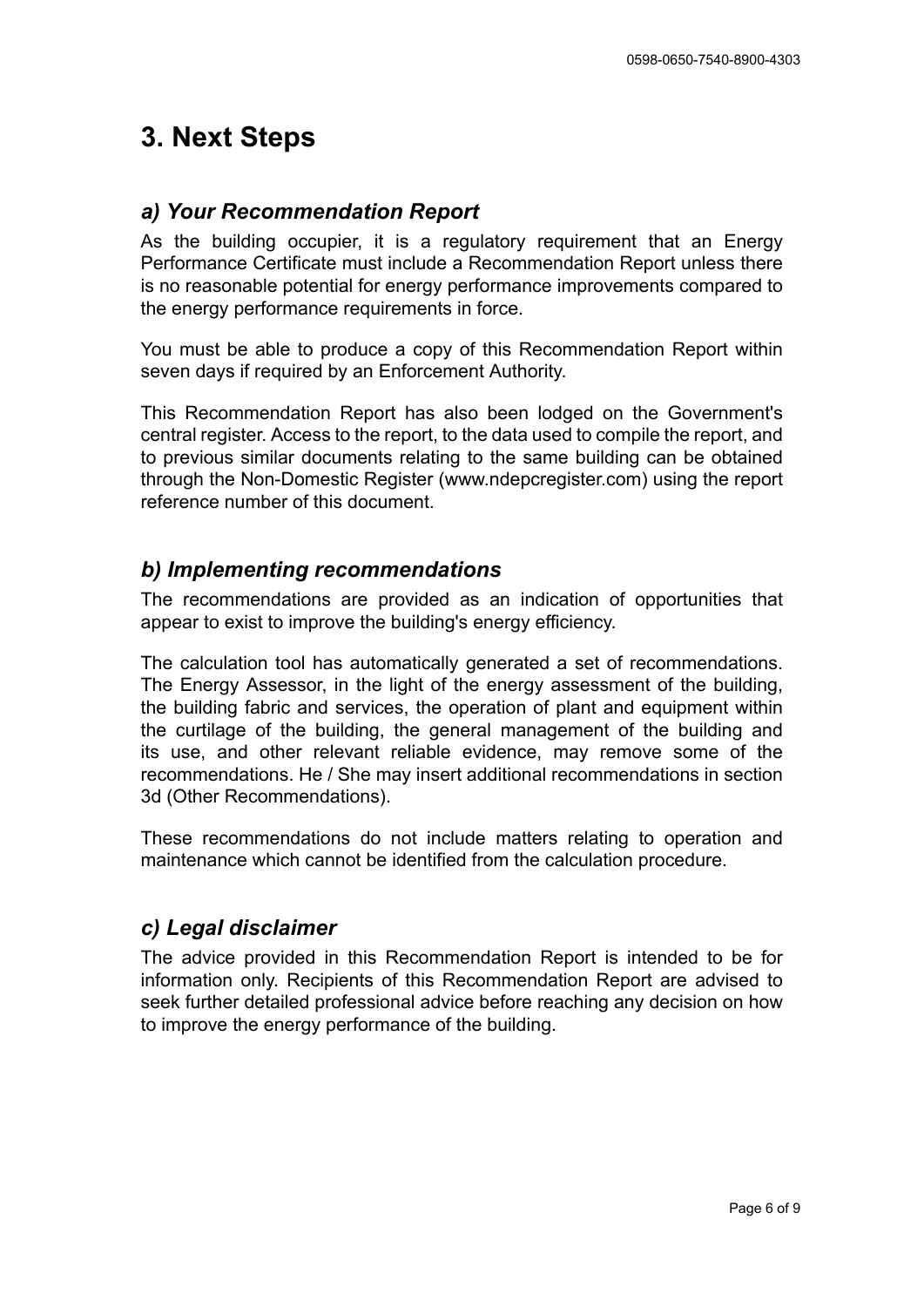#### *d) About this document and the data in it*

This document has been produced following an energy assessment undertaken by a qualified Energy Assessor, accredited by Elmhurst Energy Systems. You can obtain contact details of the Accreditation Scheme at www.elmhurstenergy.co.uk.

A copy of this report has been lodged on a national register as a requirement under the Energy Performance of Buildings Regulations 2012 as amended. It will be made available via the online search function at www.ndepcregister.com. The report (including the building address) and other data about the building collected during the energy assessment but not shown on the report, for instance heating system data, will be made publicly available at www.opendatacommunities.org.

This report and other data about the building may be shared with other bodies (including government departments and enforcement agencies) for research, statistical and enforcement purposes. Any personal data it contains will be processed in accordance with the General Data Protection Regulation and all applicable laws and regulations relating to the processing of personal data and privacy. For further information about this and how data about the property are used, please visit www.ndepcregister.com. To opt out of having information about your building made publicly available, please visit www.ndepcregister.com/optout.

There is more information in the guidance document *Energy Performance Certificates for the construction, sale and let of non-dwellings* available on the Government website at:

www.gov.uk/government/collections/energy-performance-certificates. It explains the content and use of this document, advises on how to identify the authenticity of a report and how to make a complaint.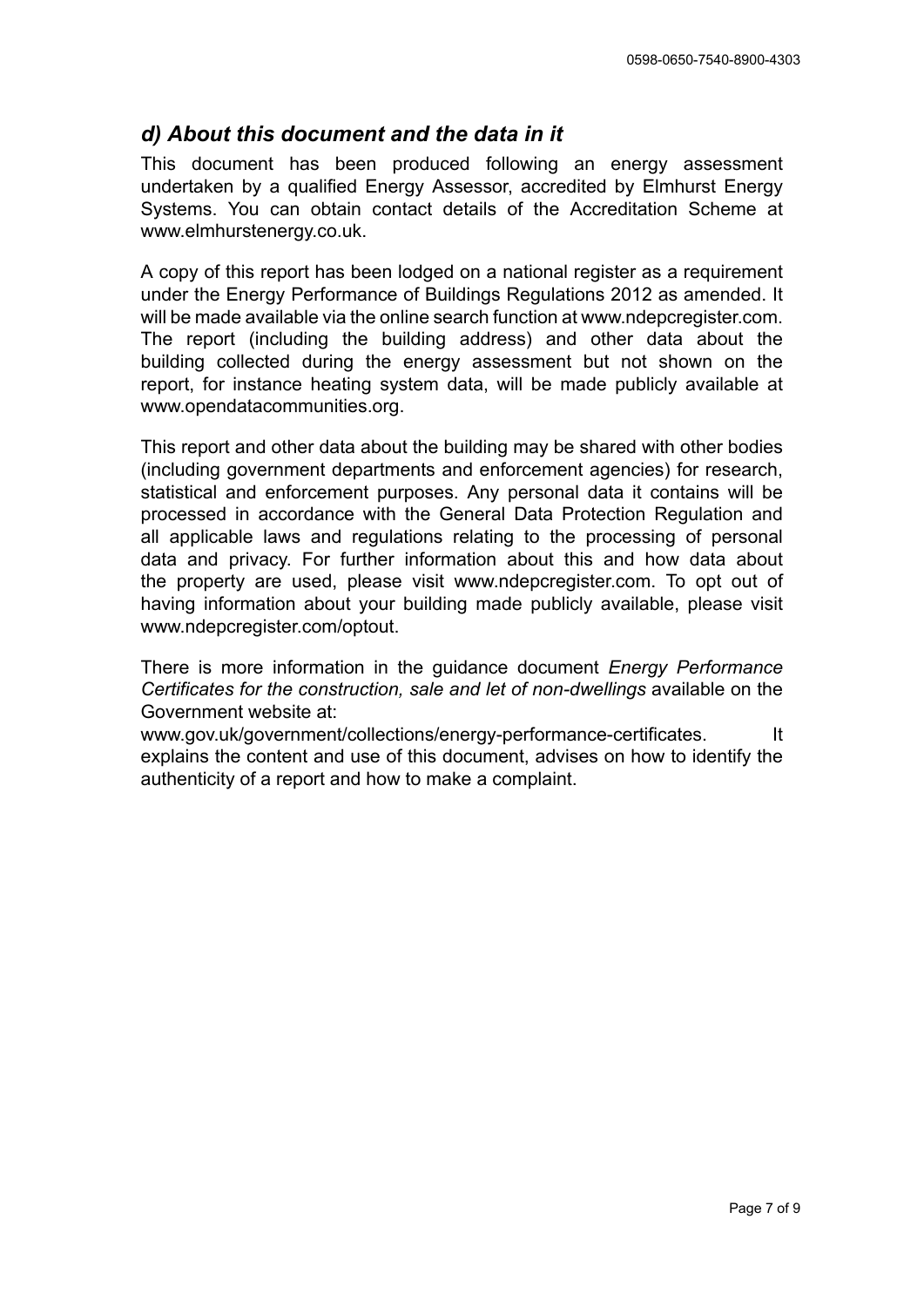### **4. Glossary**

#### *a) Payback*

The payback periods are based on data collated through Carbon Trust energy survey reports. They provide a range of typical payback periods for different types of measures. They are likely payback periods, and may differ from the actual payback period for the building being assessed. Therefore, it is recommended that each suggested measure be further investigated before reaching any decision on how to improve the energy efficiency of the building.

### *b) Carbon impact*

The High / Medium / Low carbon impact indicators against each recommendation are provided to distinguish, between the suggested recommendations, those that would most effectively reduce carbon emissions from the building. For automatically generated recommendations, the carbon impact indicators are determined by software, but may have been adjusted by the Energy Assessor based on the energy assessment of the building.

#### *c) Valid report*

A valid report is a report that has been:

- **•** Produced within the past 10 years
- **•** Produced by an Energy Assessor who is accredited to produce Recommendation Reports through a Government Approved Accreditation Scheme.
- **•** Lodged on the Register operated by or on behalf of the Secretary of **State**